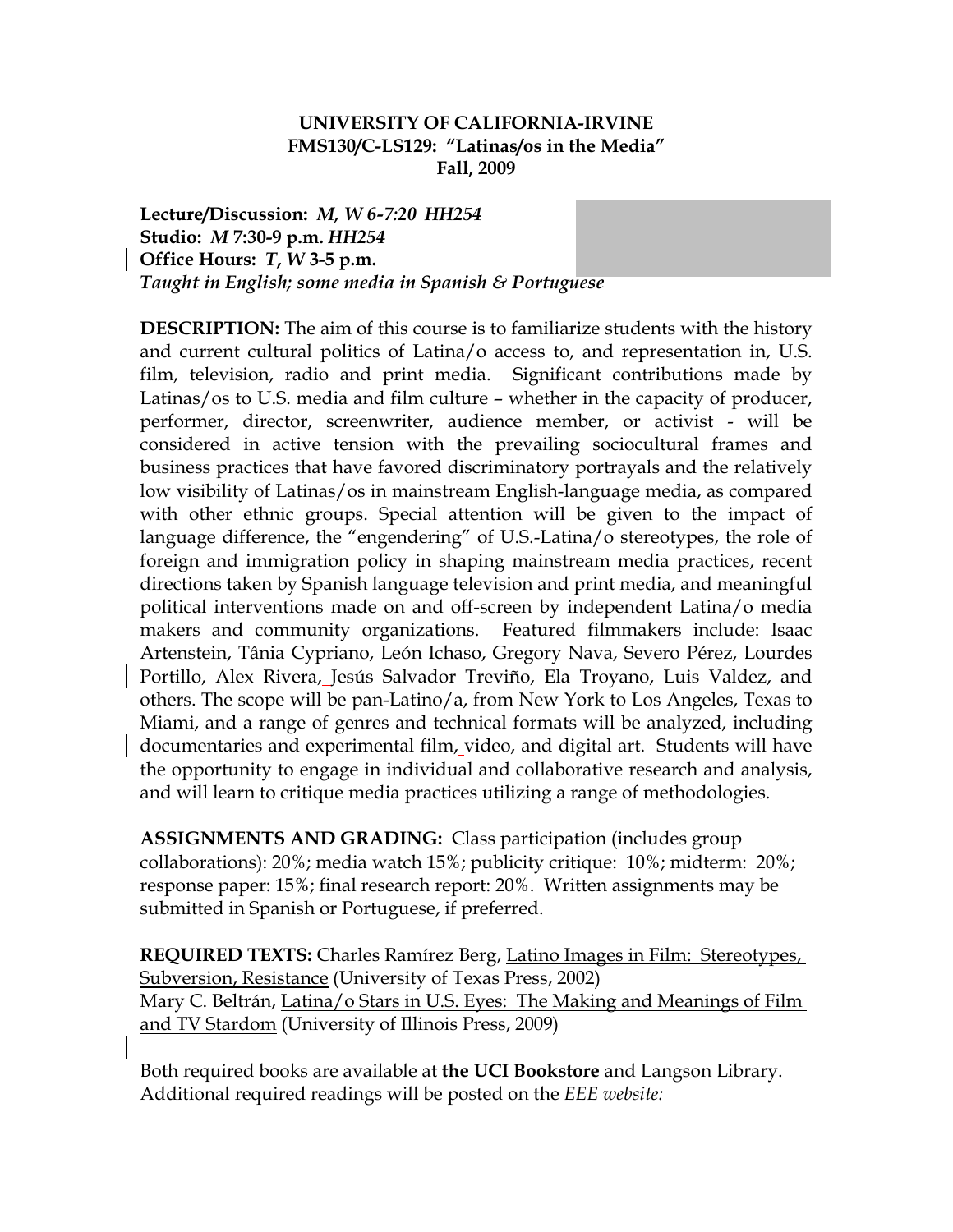#### https://eee.uci.edu/09f/26150

All films screened in studio will be available for viewing **on reserve** at the **MRC in Langson Library** within 24 hours of the scheduled screening time.

**ATTENDANCE POLICY:** each student is entitled to **one** unexcused absence; after that point, one half grade will be taken off of participation grade for each additional absence. **TARDINESS:** if you arrive more 10 minutes late or leave class more than 10 minutes early without a reasonable excuse, you will be marked "absent."

**CLASSROOM COURTESY: Sleeping** is not allowed in class; if you fall asleep, you will be marked "absent." **Cellphones must be turned off** during all class sessions. Using a **laptop or digital phone** for purposes other than accessing the course website, assigned reading, or taking course notes will result in being marked "absent." This year, we all need to **pitch in**: please **remove any personal refuse** upon leaving the classroom.

**PLAGIARISM** will not be tolerated under any circumstances; if I determine that you have committed plagiarism in any assignment, you will fail that assignment. For more information, please consult the campus website on academic honesty and student conduct: http://www.editor.uci.edu/catalogue/appx/appx.2.htm

**SCREENINGS:** you are expected to view assigned films during scheduled viewing times; **if you must be absent** during studio then please **notify me via email** and please **view the film on reserve at MRC** at your earliest convenience.

¿¿¿¿¿¿¿¿¿¿¿¿¿¿¿¿¿¿¿¿¿¿¿¿¿¿¿¿¿¿¿¿¿¿¿¿¿¿¿¿¿¿¿¿¿¿¿¿¿¿¿¿¿¿¿¿¿¿¿¿¿¿¿¿¿¿¿¿¿¿¿¿¿¿¿¿¿¿¿¿¿

#### *WEEK 1: CULTURAL SMUGGLING IN THE 80s & 90s*

#### **9/28: Lecture: CROSSOVER DREAMS & DILEMMAS: the Cinema of Gregory Nava**

**Screening:** *MI FAMILIA (My Family***),** dir. Gregory Nava (American Playhouse/American Zoetrope/Majestic Films International, 1995)

**9/30: Class discussion of** *Mi Familia***; introduction to bonus film. Bonus Screening:** *Cross-Over Dreams*, dir. León Ichaso (Congress Entertainment/ Miramax, 1985)

**Reading:** Harry P. Pachón, Louis DeSipio, Rodolfo O. de la Garza, and Chon A. Noriega, "Missing in Action: Latinos in and out of Hollywood" *EEE* 

 Mary C. Beltrán "Introduction" and Chapter 6: "Crossing Over the Latina Body"

*WEEK 2: NAVIGATING THE ANGLO/LATINO SCREEN DIVIDE 1* 

**10/5: Lecture: Guiding Concepts for Analyzing Latina/o Screen Representation and Audience Demographics** 

**Screening:** *THE BLUE DINER (La Fonda Azul),* dir. Jan Egleson (WGBH-Boston/CPB, 2001)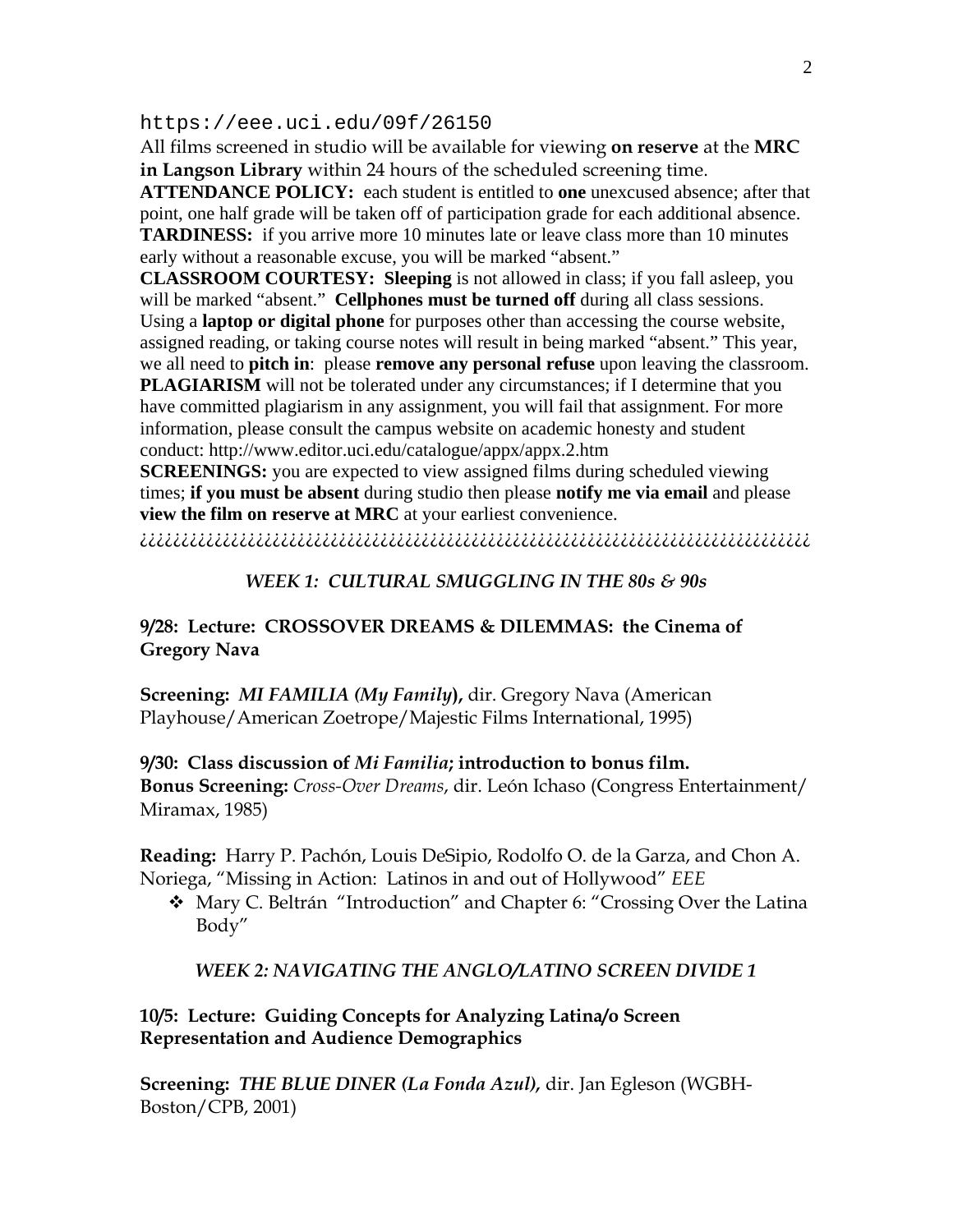**10/7: Discussion of cultural politics and poetic symbolism in** *The Blue Diner;*  **the exoticization of Latina/o identity** 

**Reading:** Ramírez-Berg, Introduction and Chapters 1 and 2 Camila Fojas, "The NARC in All of Us" (recommended) *EEE*

### **……………………………………………………………………………………………..**  *WEEK 3: (DE) CONSTRUCTING LATINIDAD ACCORDING TO HOLLYWOOD*

**10/12: Lecture: Latina/o Specific Stereotypes in Historical Perspective; Review of Guiding Concepts; the Career of Lupe Vélez** 

**Screening:** *PALOOKA*, dir. Benjamin Stoloff (Reliance Pictures, 1934)

**10/14: Discussion of Ethnicities-in-Relation, Latina Stereotyping, and Performer Agency in** *Palooka***; Media Watch Assignment Explained; Close Analysis of Stereotyping Process in Film; Demonstration of Publicity Critique** 

#### **Reading:** Ramírez-Berg, Chapters 2 -4

- ◆ Beltrán, Chapter 1 (recommended)
- Clara E. Rodríguez, "Visual Retrospective: Latino Film Stars" *EEE*

…………………………………………………………………………………………… *WEEK 4: REVISIONING CHICANA/O HISTORY THROUGH FILM* 

### **10/19: \*\****QUIZ 1* **in Class\*\***

**Lecture: The "Bordering" of Latino Masculine Identity in U.S. Film & TV; Introduction to Realism & Re-Focalization as Counter-Strategies** 

**Screening:** *The Ballad of Gregorio Cortez,* dir. Robert Young (Embassy Pictures/The National Endowment for the Humanities, 1982)

### **10/21 Discussion: Realism & Re-Focalization, continued \*\****Publicity Critique Presentations in Class\*\**

**Reading:** Ramírez Berg, Chapter 5

- Rosa Linda Fregoso, "Film Il(l)egal to Legal Subject" *EEE*
- Américo Paredes, "With His Pistol in His Hand" (excerpts) recommended *EEE*

### **EXTRA CREDIT OPPORTUNITY: COSECHA LATINA AT FVC – HIB 100**

**10/22:** *BREAK OF DAWN*, dir. Isaac Artenstein (CineWest Productions, 1988) **RECEPTION: 6:30 p.m. SCREENING: 7 p.m., followed by Q&A with Director**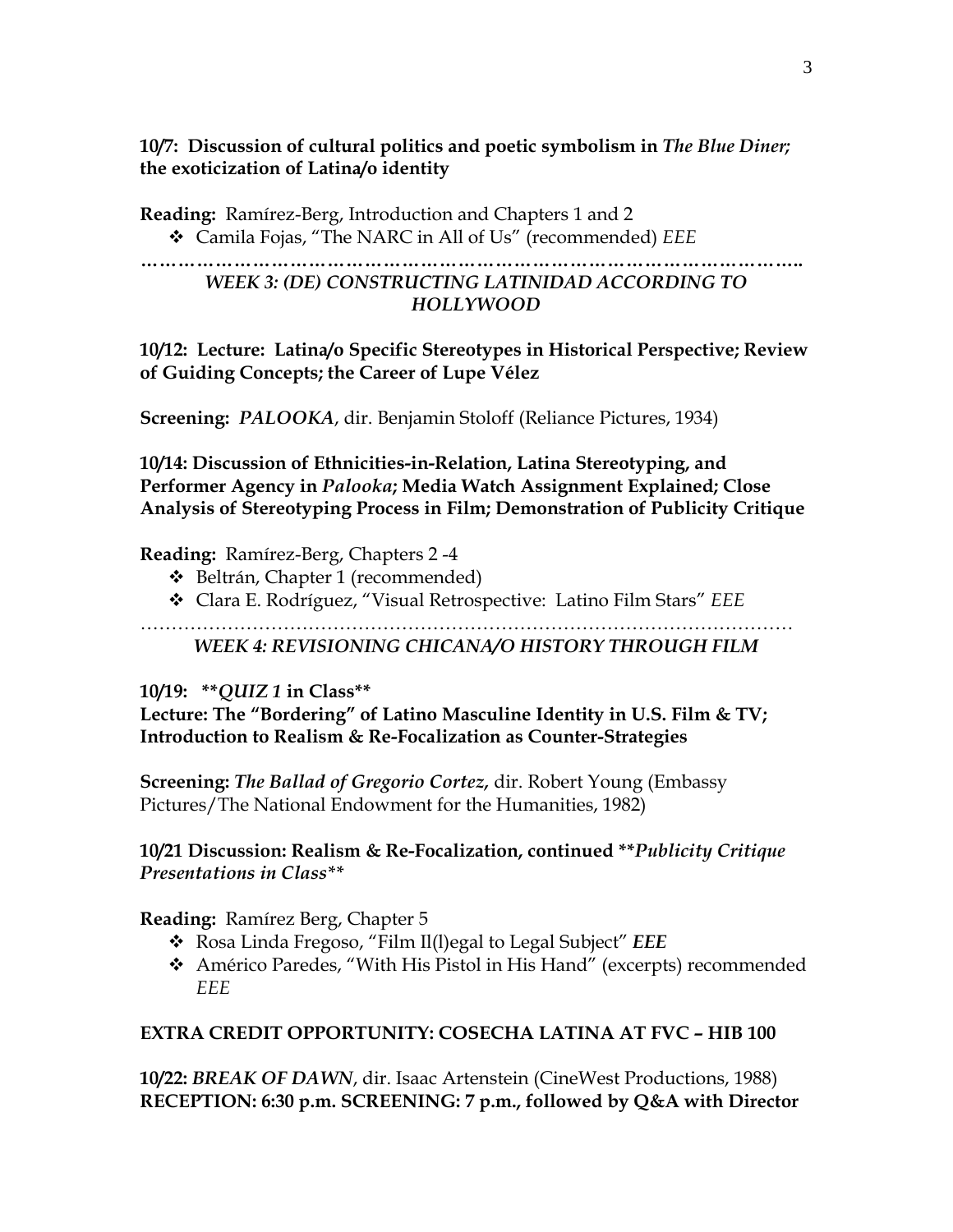#### **…………………………………………………………………………………………….**  *WEEK 5: (DE) CONSTRUCTING LATINIDAD, ACCORDING TO HOLLYWOOD II*

**10/26 Lecture: The "Good Neighbor" Policy & the "Gendering" of Inter-American Relations** 

**Screening: WEEKEND IN HAVANA, dir. Walter Lang (20<sup>th</sup> Century Fox, 1941)** 

**10/28:** *\*\*Media Watch Checkpoint: Use Dropbox Online\*\**  **Discussion of "Good Neighbor" Tropes in** *Weekend in Havana* **Bonus Screening:** *CARMEN MIRANDA: BANANAS IS MY BUSINESS*, dir. Helena Solberg (Channel Four Films/Rio Filmes, 1995)

**Reading:** Ana M. López, "Are All Latins from Manhattan?" *EEE* 

……………………………………………………………………………………………... *WEEK 6: POST-WAR INTERVENTIONS & IDENTIFICATIONS* 

**11/2: \*\****Final Research Project Topics Distributed in Class***\*\* Lecture: Narratives of Resistance "Outside the System"** 

**Screening:** *SALT OF THE EARTH*, dir. Herbert Biberman (Independent Productions/International Union of Mine, Mill, & Smelter Workers, 1954)

**11/4: Discussion of filmmaking strategies & realism in** *Salt of the Earth***; introduction of bonus screening. Bonus Screening: "I LOVE LUCY" (CBS Television)** 

**Reading:** Ellen R. Baker, *On Strike and On Film* (excerpts) *EEE*  $\div$  Beltrán, Chapters 2 and 3

**……………………………………………………………………………………………...** 

*WEEK 7: CHICANISMO REACHES THE SCREEN* 

**11/9:** *\*\*QUIZ #2 IN CLASS\*\** 

**Lecture: Cine-Aztlán: Political Momentum and Cultural Continuum Screening:** *YO SOY JOAQUÍN***,** dir. Luis Valdez (El Teatro Campesino, Mexico/U.S.A., 1970) *YO SOY CHICANO*, dir. Jesús Salvador Treviño (Mexico/U.S.A., 1972)

**11/11: Discussion of Latina/o grassroots movement cinema, West v. East Coast; Bonus Screening:** *THE CASE AGAINST LINCOLN CENTER* (Newsreel, 1968) *CHICANA*, dir. Silvia Morales (KCET, 1979)

**Reading:** Ramírez Berg, "Backstory"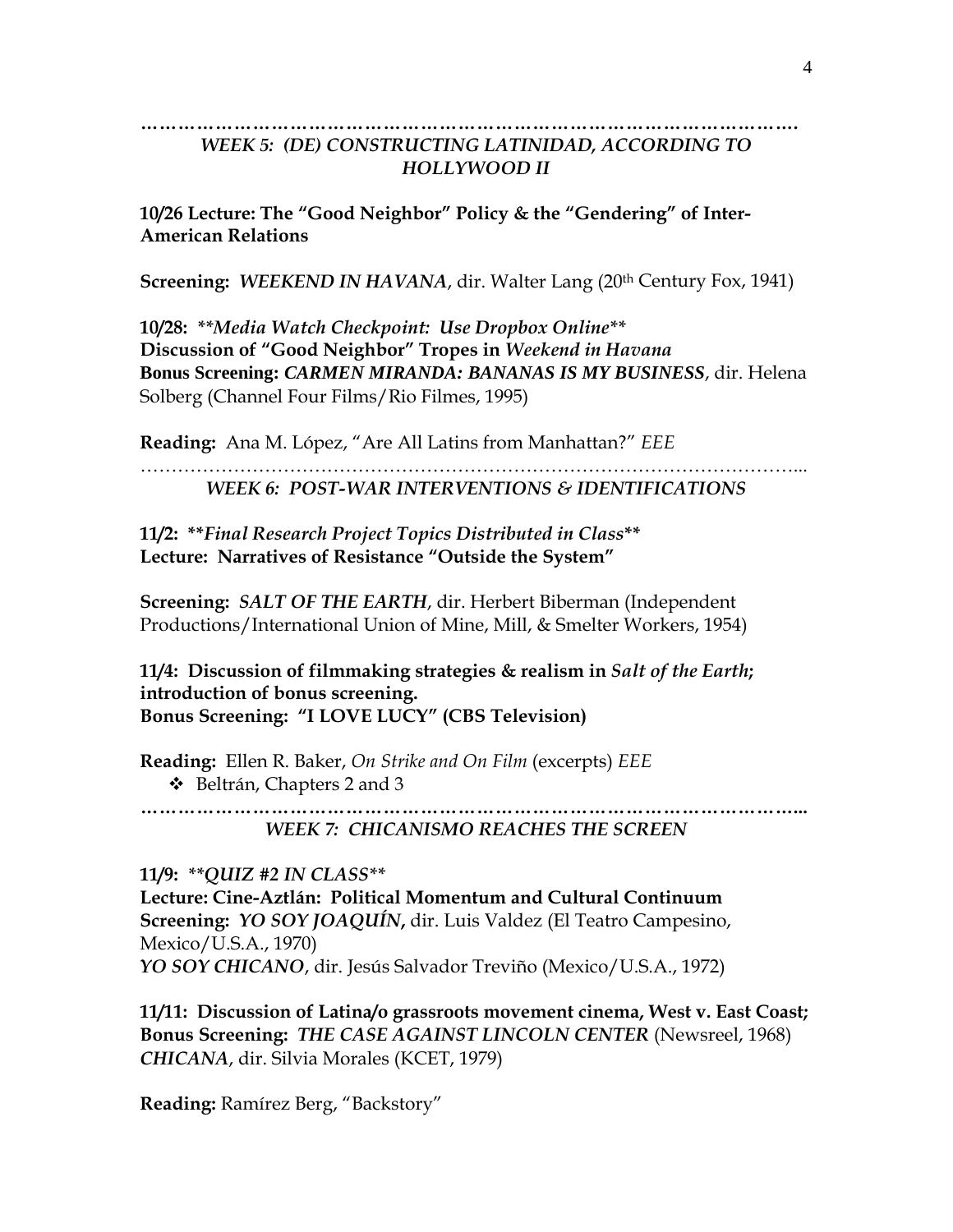- Cine-Aztlán, "Ya Basta con Yankee Imperialist Documentaries!"*EEE*
- Rosa Linda Fregoso, "Chicana Film Practices: Confronting the Many-Headed Demon of Oppression" *EEE*
- Lillian Jiménez, "Moving from the Margin to the Center: Puerto Rican Cinema in New York" *EEE*
- Chon Noriega, "Training the Activists to Shoot Straight" *EEE*
- Chon Noriega, "Between a Weapon and a Formula" (recommended) *EEE*

*--------------------------------------------------------------------------------------* 

*WEEK 8: ICONOCLASM: LATINA/O PERFORMANCES OF SELF AS "OTHER"*

**11/16: Lecture: Luis Valdez and Cinematic Reflexivity in the "Hispanic Decade;" Eddie Olmos' archetypical screen personae Screening:** *ZOOT SUIT*, dir. Luis Valdez (Universal, 1981)

**11/18***: \*\*Media Watch Checkpoint – Use Drop-Box on EEE\*\* \*\*Final Research Project Presentations Begin\*\** 

**Lecture/Discussion: Genre Appropriation & Hybrid Performance Bonus Screening:** *CARMELITA TROPICANA: MY KUNST IS YOUR WAFFEN*, dir. Ela Troyano, 1994

*SEXAHOLICS*, dir. Spike Lee (starring John Leguisamo), excerpt

### **Reading:** Beltrán, Chapter 5

- Yolanda Broyles-González, "Re-Constructing Collective Dynamics" *EEE*
- José Esteban Muñoz, "Flaming Latinas" *EEE*
- Citizens' Committee for the Defense of Mexican-American Youth, "The Sleepy Lagoon Case" (recommended) *EEE*

**……………………………………………………………………………………………...**  *WEEK 9: TRANSNATIONAL MIGRANT EXPERIENCES ON FILM & TV* 

**11/23: Lecture: Between Nations: Negotiating New Latina/o Identities Screening:** *AFTER THE EARTHQUAKE***,** dir. Lourdes Portillo (Xochitl Films, 1979)

*GRANDMA HAS A VIDEO CAMERA*, dir. Tânia Cypriano (2007)

# **11/22 Online Discussion: Latina/o portrayals on television, Anglophone v. Hispanophone (Participation Credit)**

**Reading:** Arlene Davila, "Talking Back: Spanish Media and U.S. Latinidad" *EEE* 

- Catherine Benamou "Televisual Melodrama in an Era of Transnational Migration" *EEE*
- Beltrán, Chapter 4 (recommended)

**.............................................................................................................................................**